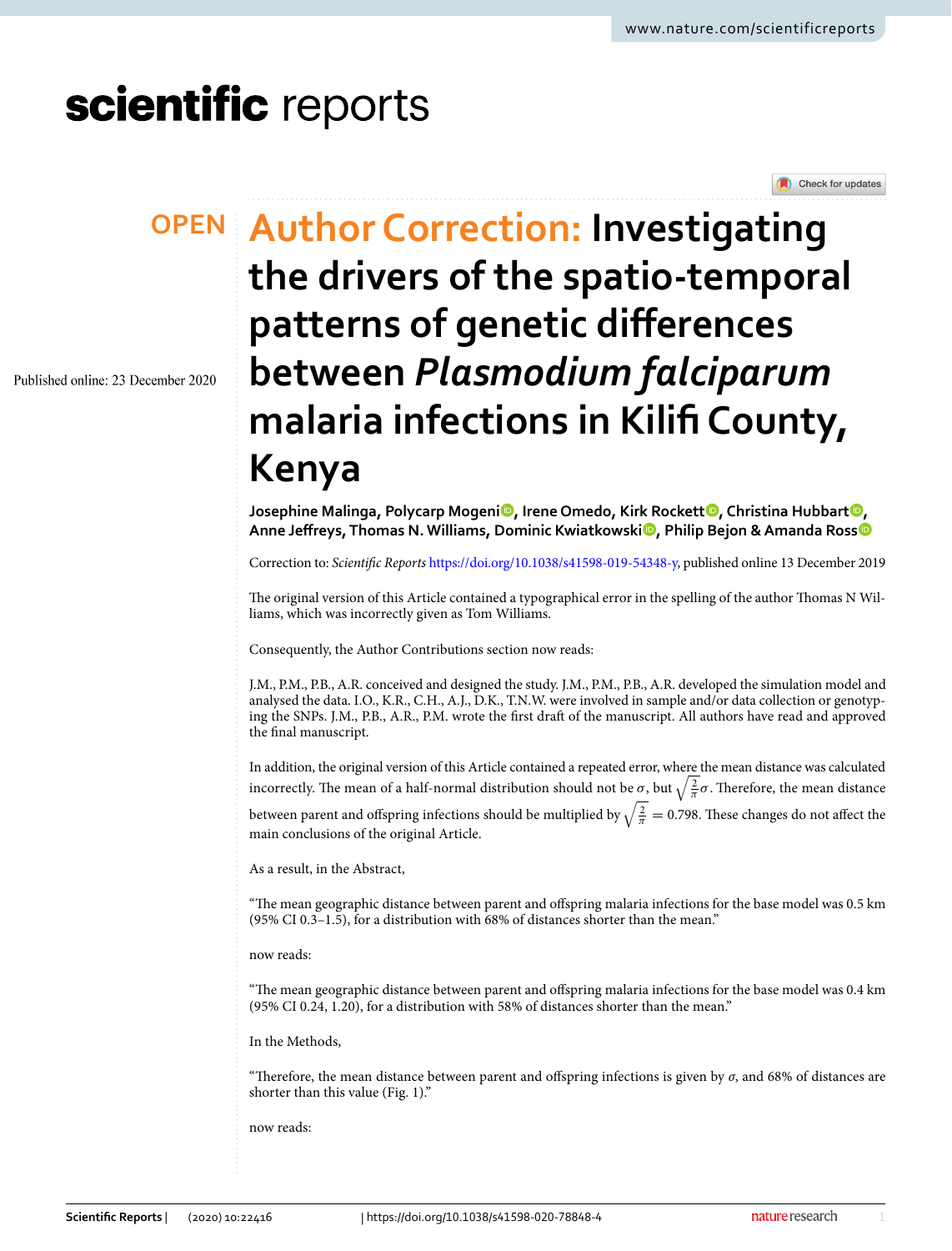"The mean distance between parent and offspring infections is given by  $\sigma\sqrt{2/\pi}$ , and 58% of distances are shorter than this value (Fig. 1)."

"We simulated data with known values for the mean distance between parent and ofspring infections, *σ*, and probability of recombination, *pr*, and then applied the method to the simulated data to see how well the known values could be recovered."

now reads:

"We simulated data with known values for  $\sigma$ , the parameter for the distance between parent and offspring infections, and probability of recombination, *pr*, and then applied the method to the simulated data to see how well the known values could be recovered."

In Table 1,

"mean distance between parent and offspring infection".

now reads:

"parameter for distance between parent and offspring infection, (mean =  $\sigma \sqrt{2/\pi}$ ).

In Figure 1, the dotted lines marking the mean of distribution were incorrect. As a result the Figure legend,

"Examples of the normal distribution probability density function for positive values of the distance between parent and offspring infections. The dotted lines mark the mean of the distribution; Red line = 0.5 km, Blue  $line = 1.5$  km."

now reads:

"Examples of the half-normal distribution probability density function for positive values of the distance between parent and offspring infections. The dotted lines mark the mean of the distribution; Red line = 0.4 km, Blue  $line = 1.2$  km."

In Table 3,

"mean distance between parent and ofspring infections (in kilometers)".

now reads:

"parameter for the distance between parent and offspring infections (in kilometers)\*\*".

As a result, in the Table legend,

"Simulated scenarios. \*The base model scenario is indicated by bold font."

now reads:

"Simulated scenarios. \*The base model scenario is indicated by bold font. \*\* The mean of a half-normal distribution is given by  $\sigma \sqrt{2/\pi}$ ."

#### In the Results,

"Te method was able to recover known values from simulated data for the mean distance between parent and ofspring infections and the probability of recombination (Fig. 2). Te model could reproduce reasonable estimates for the mean distance, but the estimates were less precise if the mean distance was 2.0 km or greater. For longer mean distances, the size of the area simulated may limit the accuracy."

#### now reads:

"Te method was able to recover known values from simulated data for the distance between parent and ofspring infections and the probability of recombination (Fig. 2). The model could reproduce reasonable estimates for  $\sigma$ , but the estimates were less precise if  $\sigma$  was 2.0 km or greater. For longer distances, the size of the area simulated may limit the accuracy."

2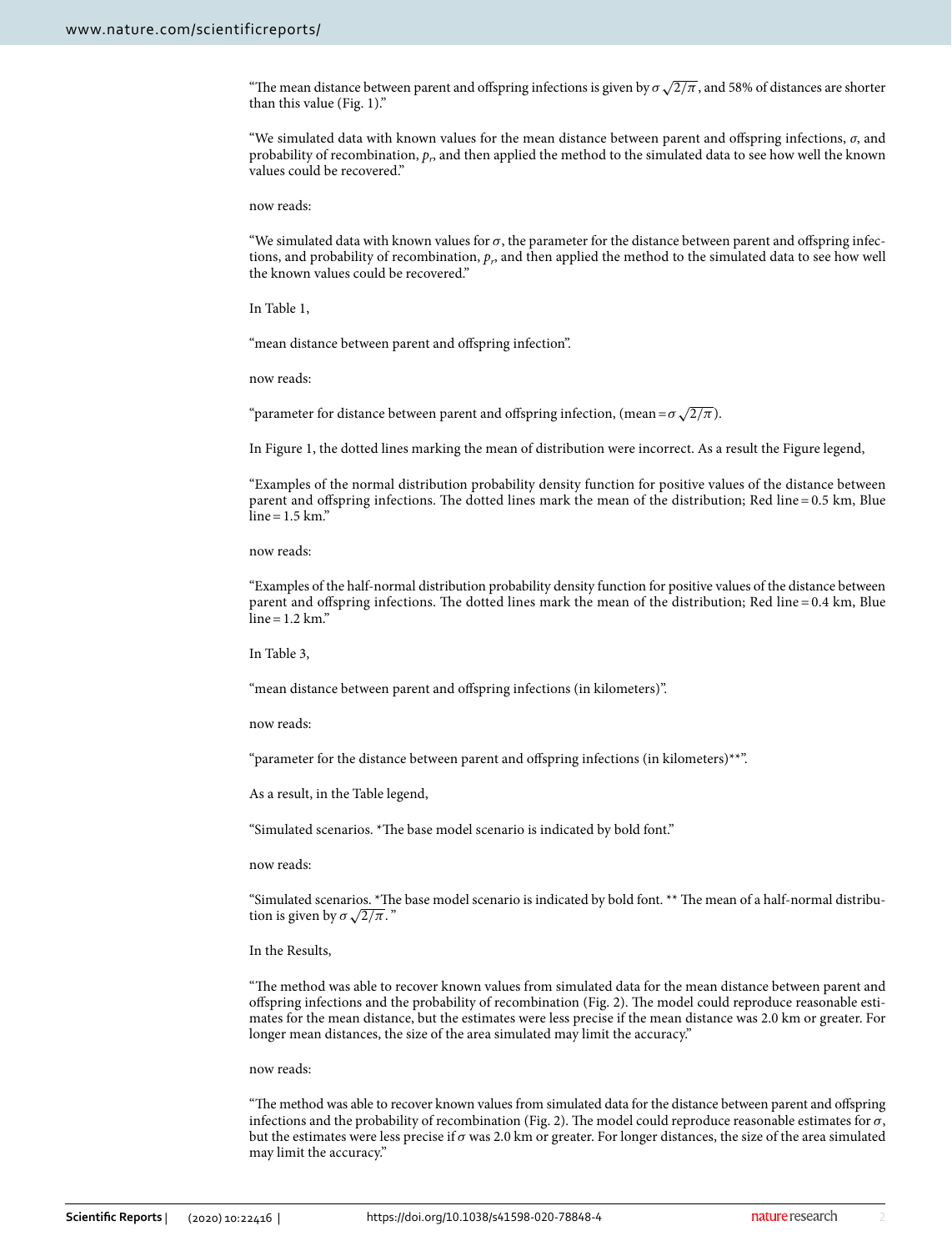"Te estimates of the mean distance between parent and ofspring infections vary slightly by model variant, although the confdence intervals are wide (Table 4).

Model variant (ii): the base model with imported infections; Model variant (iii): the base model with a limit on the number of current infections per person; Model variant (iv): the base model with immunity to recently seen similar genotypes; Model variant (v): the base model with heterogeneity in transmission at the household level. The maximum log likelihood values, a measure of the goodness-of-fit, were similar for the model variants."

now reads:

"Te estimates of the mean distance between parent and ofspring infections vary slightly by model variant, although the confdence intervals are wide (Table 4).

The maximum log likelihood values, a measure of the goodness-of-fit, were similar for the model variants."

"However none of these factors substantially infuenced the estimated mean distance between parent and ofspring infections (Fig. 8)."

now reads:

"However none of these factors substantially infuenced the estimated distances between parent and ofspring infections (Fig. 8)."

In the legend of Figure 2,

"Black solid line: indicates the true parameter value."

now reads:

"Black solid line: indicates the true parameter value of  $\sigma$ ."

In the legend of Figure 3,

"The x-axis shows the value of the mean distance between parent and offspring infections."

now reads:

"The x-axis shows the value of  $\sigma$ , the parameter for the distance between parent and offspring infections."

In Table 4, the values "0.5 (0.3–1.5)", "0.4 (0.3–1.5)", "1.0 (0.5–2.5)", "0.3 (0.3–1.5)", and "0.4 (0.3–1.5)".

now read:

"0.40 (0.24–1.20)", "0.32 (0.24–1.20)", "0.80 (0.40–1.99)", "0.24 (0.24–1.20)", and "0.32 (0.24–1.20)".

As a result, in the Table legend,

"\*Te mean distance refers to the standard deviation of the positive half of a normal distribution centered around zero. In all cases, the probability of a short distance is highest and 68% of parent–ofspring distances are shorter than the mean value (Fig. 1)."

now reads:

"\*The mean of a half-normal distribution is given by  $\sigma\sqrt{2/\pi}$ ). In all cases, the probability of a short distance is highest and 58% of parent–ofspring distances are shorter than the mean value (Fig. 1). Model variant (ii): the base model with imported infections; Model variant (iii): the base model with a limit on the number of current infections per person; Model variant (iv): the base model with immunity to recently seen similar genotypes; Model variant (v): the base model with heterogeneity in transmission at the household level."

#### In the Discussion,

"Te range of possible values for the mean distance between parent and ofspring infections in our study ranged between 0.3 km  $(0.3 \text{ km}-1.5 \text{ km})$  and  $1.0 \text{ km}$   $(0.5 \text{ km}-2.5 \text{ km})$  for the different model variants. These results are consistent with these previous fndings, since with the distribution used, 68% of the distances are less than the mean and 38% are within half of the mean distance."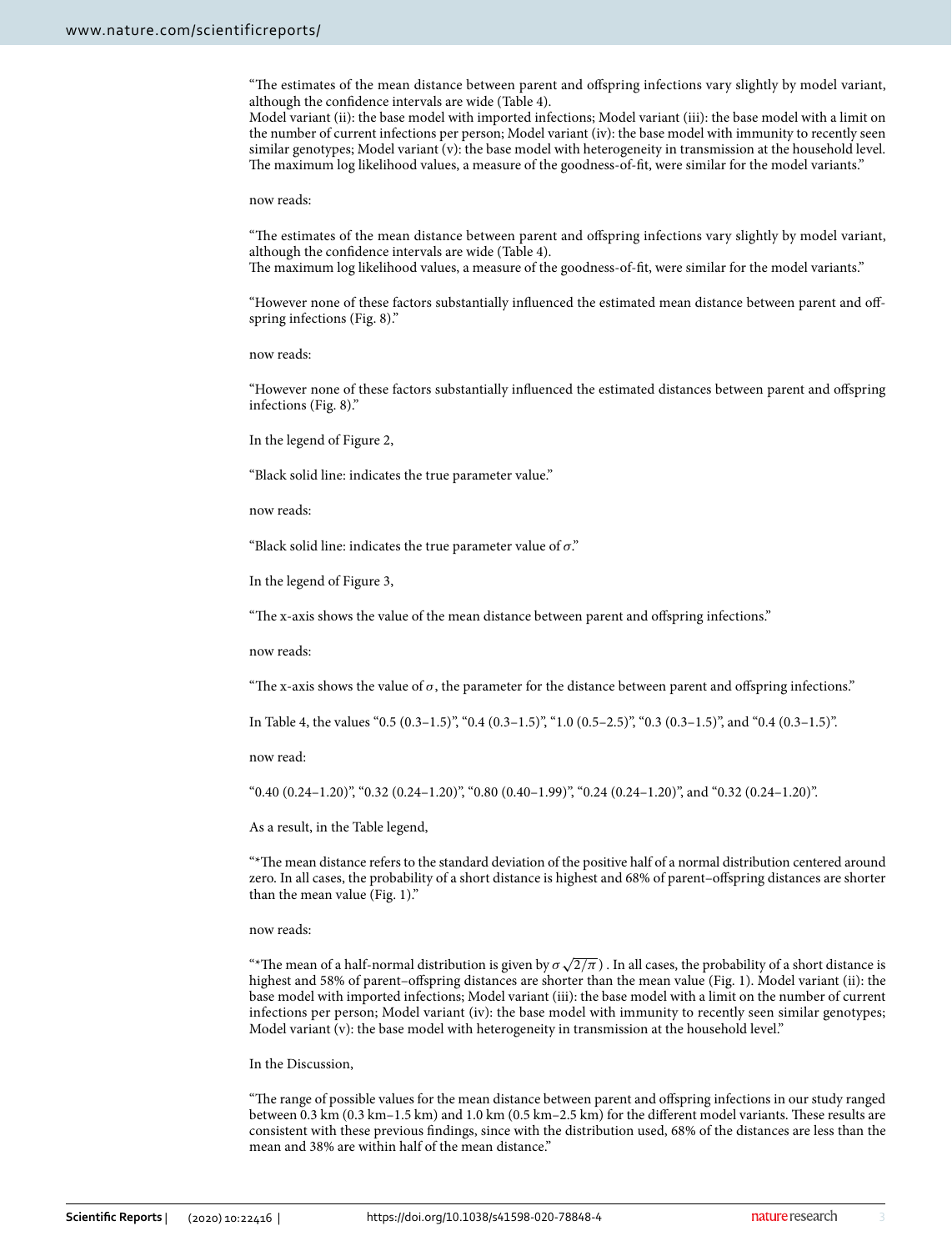#### now reads:

"Te range of possible values for the mean distance between parent and ofspring infections in our study ranged between  $0.24 \text{ km}$  (0.24 km–1.20 km) and 0.80 km (0.40 km–1.99 km) for the different model variants. These results are consistent with these previous fndings, since with the distribution used, 58% of the distances are less than the mean."

In the legend of Figure 4,

"Patterns of the log likelihood by mean distance for the diferent model variants."

now reads:

"Patterns of the log likelihood by  $\sigma$ , the parameter for the distance for the different model variants."

In the legend of Figure 5,

"Patterns of the log likelihood by mean distance for data simulated from mixture distributions. Data was simulated assuming a 50:50 mixture distribution for short and longer mean distances of movement. Black line: 0.05 & 3.0 km; Blue line: 0.1 & 2.5 km; Green line: 0.4 & 4.0 km."

now reads:

"Patterns of the log likelihood by  $\sigma$ , the parameter for the distance for data simulated from mixture distributions. Data was simulated assuming a 50:50 mixture distribution for short and longer distances of movement. Black line: 0.05 & 3.0 km; Blue line: 0.1 & 2.5 km; Green line: 0.4 & 4.0 km."

In the legend of Figure 6,

"These predictions are from the base model with the best-fitting value for mean distance (0.5 km)."

now reads:

"Tese predictions are from the base model with the best-ftting value for mean distance (0.4 km)."

In the legend of Figure 7,

"Plot of residuals by geographic distance. The base model was used with the best fitting value for mean geographic distance  $(0.5 \text{ km})$ .

now reads:

"Plot of residuals by geographic distance. The base model was used with the best fitting value for mean geographic distance (0.4 km)."

In the legend of Figure 8,

"Patterns of the log likelihood by mean distance for diferent values of the input parameters."

now reads:

"Patterns of the log likelihood by  $\sigma$ , the parameter for distance for different values of the input parameters."

In the Conclusion,

"Te estimate of the mean distance between parent and ofspring infections was 0.5 km (95% CI 0.3–1.5) for the base model."

now reads:

"Te estimate of the mean distance between parent and ofspring infections was 0.4 km (95% CI 0.24–1.20) for the base model."

4